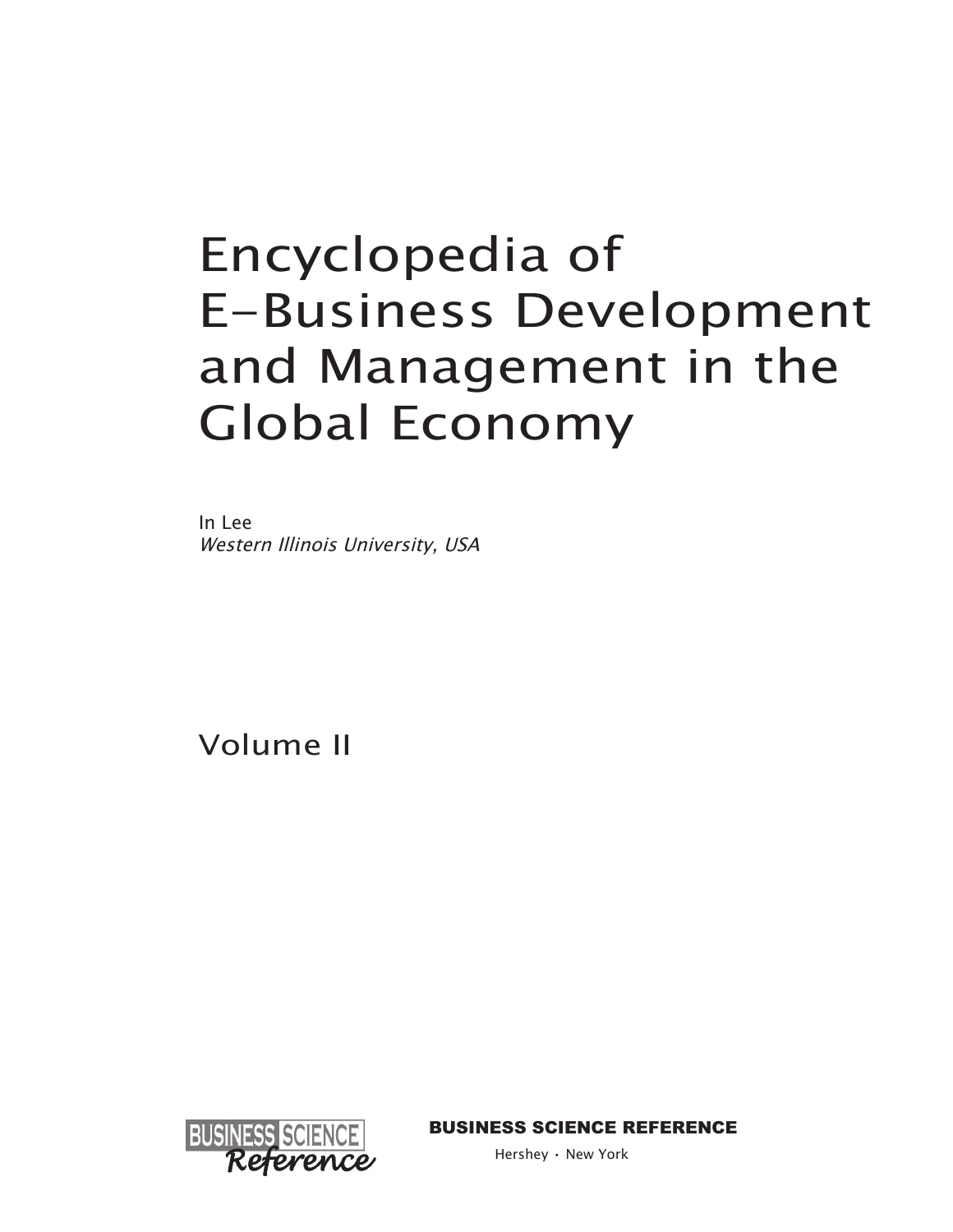| Director of Editorial Content: | Kristin Klinger               |
|--------------------------------|-------------------------------|
| Director of Book Publications: | Julia Mosemann                |
| Acquisitions Editor:           | Lindsay Johnston              |
| Development Editor:            | Julia Mosemann                |
| Publishing Assistant:          | Sean Woznicki                 |
| Typesetter:                    | Deanna Zombro, Callie Klinger |
| <b>Ouality Control:</b>        | Jamie Snavely                 |
| Cover Design:                  | Lisa Tosheff                  |
| Printed at:                    | Yurchak Printing Inc.         |

Published in the United States of America by Business Science Reference (an imprint of IGI Global) 701 E. Chocolate Avenue Hershey PA 17033 Tel: 717-533-8845 Fax: 717-533-8661 E-mail: cust@igi-global.com Web site: http://www.igi-global.com/reference

Copyright © 2010 by IGI Global. All rights reserved. No part of this publication may be reproduced, stored or distributed in any form or by any means, electronic or mechanical, including photocopying, without written permission from the publisher. Product or company names used in this set are for identification purposes only. Inclusion of the names of the products or

companies does not indicate a claim of ownership by IGI Global of the trademark or registered trademark.

Library of Congress Cataloging-in-Publication Data

Encyclopedia of e-business development and management in the global economy / In Lee, editor. p. cm.

Includes bibliographical references and index.

 Summary: "This research book is a repository for academicians, researchers, and industry practitioners to share and exchange their research ideas, theories, and practical experiences, discuss challenges and opportunities, and present tools and techniques in all aspects of e-business development and management in the digital economy"--Provided by publisher.

 ISBN 978-1-61520-611-7 (hardcover) -- ISBN 978-1-61520-612-4 (ebook) 1. Electronic commerce. 2. Electronic commerce--Management. I. Lee, In, 1958- HF5548.32.E518 2010 658.8'7203--dc22

2009036871

British Cataloguing in Publication Data A Cataloguing in Publication record for this book is available from the British Library.

All work contributed to this book is new, previously-unpublished material. The views expressed in this book are those of the authors, but not necessarily of the publisher.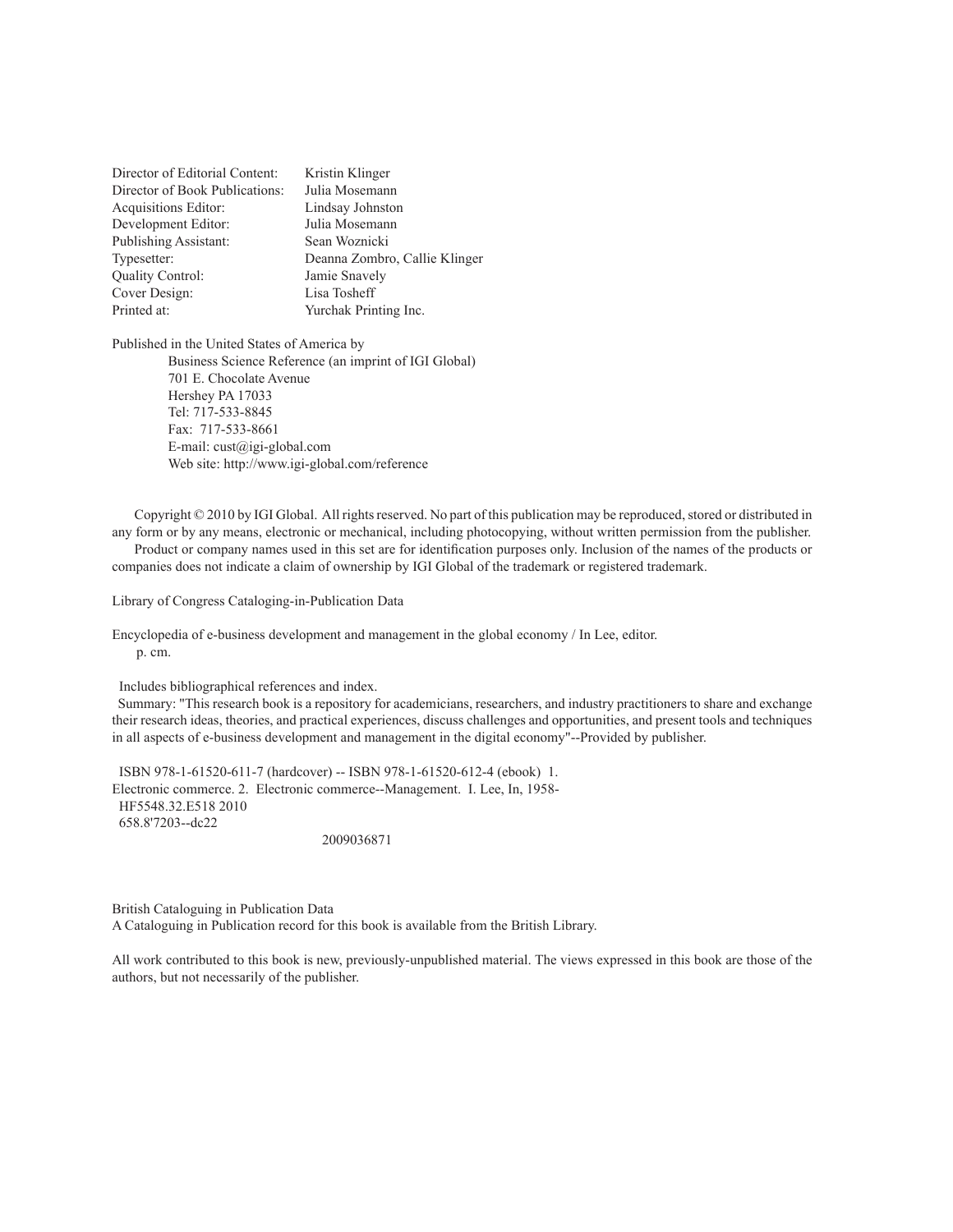## Chapter 56 E-Business and Web Accessibility

**Panayiotis Koutsabasis** *University of the Aegean, Greece*

#### **INTRODUCTION**

E-business has developed due to the fast penetration of the Web to human activities ranging from work and education to news and entertainment. The power of the Web is in its universality, and, in principle, everyone can access e-business websites and benefit from available information, products and services. However, in practice, universal access to the Web - and subsequently e-business websites is not merely an issue of availability or technical development.

Web accessibility emphasizes the incorporation of requirements of people with special needs to the design of Internet applications. Notwithstanding these requirements, the spectrum of accessibility concerns is even larger, for example if we think about the changing form of the computer and how people work and communicate: access is not required only from a PC, but also users are on the move and

use other access devices (in terms of both hardware and software).

Research on Web accessibility has produced a wide range of results that are also used in mainstream Web design to promoted good design practice. These can be briefly outlined in terms of related legislation that aims at encouraging the development of accessible Web applications, open recommendations for accessible Web design, various accessibility evaluation tools that check – to some extend - the conformance of websites to the aforementioned specifications and various related open standards that promote accessibility.

Despite the large amount of work on Web accessibility, the vast majority of e-business websites are still not accessible. A report of accessible Internet shopping (Shindler, 2003) which involved 17 major high-street companies concluded that after the companies attempt to make their online shopping facilities accessible to people with disabilities during the period between August 2000 and June 2003 only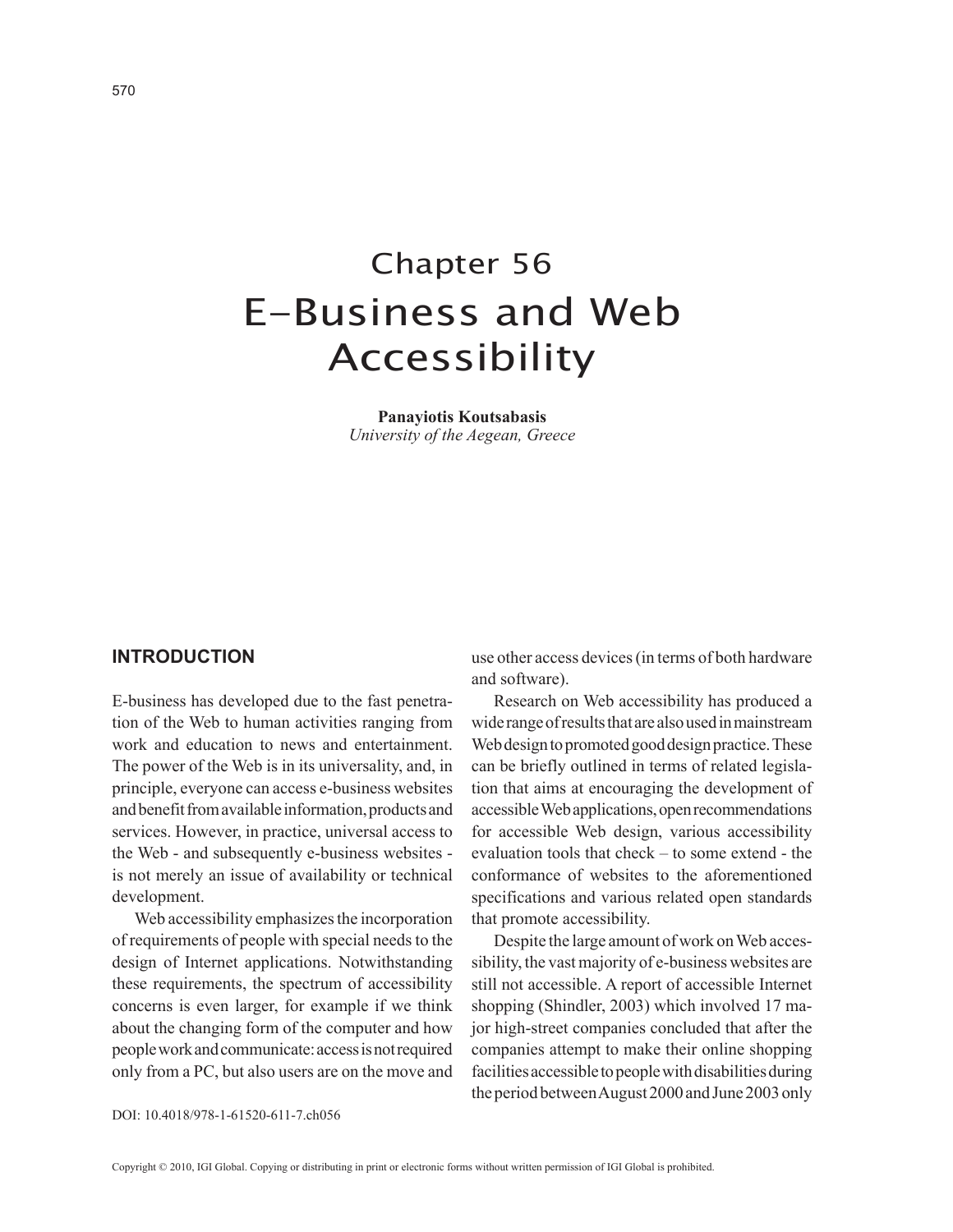five companies out of the seventeen examined, managed to pass the Watchfire Bobby test. The study of Loiacono and McCoy (2006) on evaluating Web accessibility in a large number of websites indicates that a poor 23% of federal homepages are accessible, while this percentage falls down to 11% for non-profit organisations and a totally disappointing 6% for corporate homepages.

The goals of the article are to:

- Argue for the importance of Web accessibility in e-business websites by reviewing related work and its impact at the technical, social, economic and legislative level and identifies typical accessibility problems of e-business websites;
- Propose measures for reaching and maintaining a good level of Web accessibility in terms of the specifications, design and evaluation phases of a user-centred approach to systems development. The proposed measures provide practical guidance to e-business applications stakeholders including managers, designers and developers.

#### **PERSPECTIVES ON WEB ACCESSIBILITY**

Accessibility has received several interpretations in related work. The W3C Web Accessibility Initiative (http://w3c.org/wai) defines Web accessibility as a set of "*strategies, guidelines and resources that make the Web accessible to people with disabilities*", highlighting that accessibility is not simply a technical development issue. The Wikipedia definition on accessibility reveals another dimension of the same coin: "*Web accessibility refers to the practice of making Web pages accessible to people using a wide range of user agent devices, not just standard web browsers. This is especially important for people with disabilities which require such devices to access the Web*". This perspective provides the dimension of

good user-based design of the Web that supports different access contexts and multiple device operability with the Web. The Webaim initiative about Web accessibility (http://webaim.org) refers to accessibility noting that: "*(with the advent of the Web) … at the click of a mouse, the world can be "at your fingertips"—that is, if you can use a mouse... and if you can see the screen... and if you can hear the audio.*" Many other definitions of Web accessibility can be found in related initiatives and literature, which fall under three diverse ends that are briefly outlined below:

- • **Accessibility as technology and network effectiveness:** in its most basic sense, accessibility is considered as synonymous to the technical capability to access the Internet. Related metrics of accessibility in this respect are the characteristics of network connection and of the software applications used. This is obviously a limited interpretation of accessibility: the availability of technology does not guarantee that people will use it.
- Accessibility as good Web content design **and implementation practice:** accessibility promotes the syntactic understandability of Web content by multiple access devices (e.g. see Viorres et al, 2003), enables content transformation to other formats and media, and eases the task of customization of presentation to user needs and preferences.
- • **Accessibility as advanced personalization of content and services:** this approach promotes the semantic understandability of information from users with varying profiles and cognitive requirements and allows for dynamic system responses to user actions.

A mainstream conception about designing for accessibility is that design projects usually result to constrained solutions addressing very specific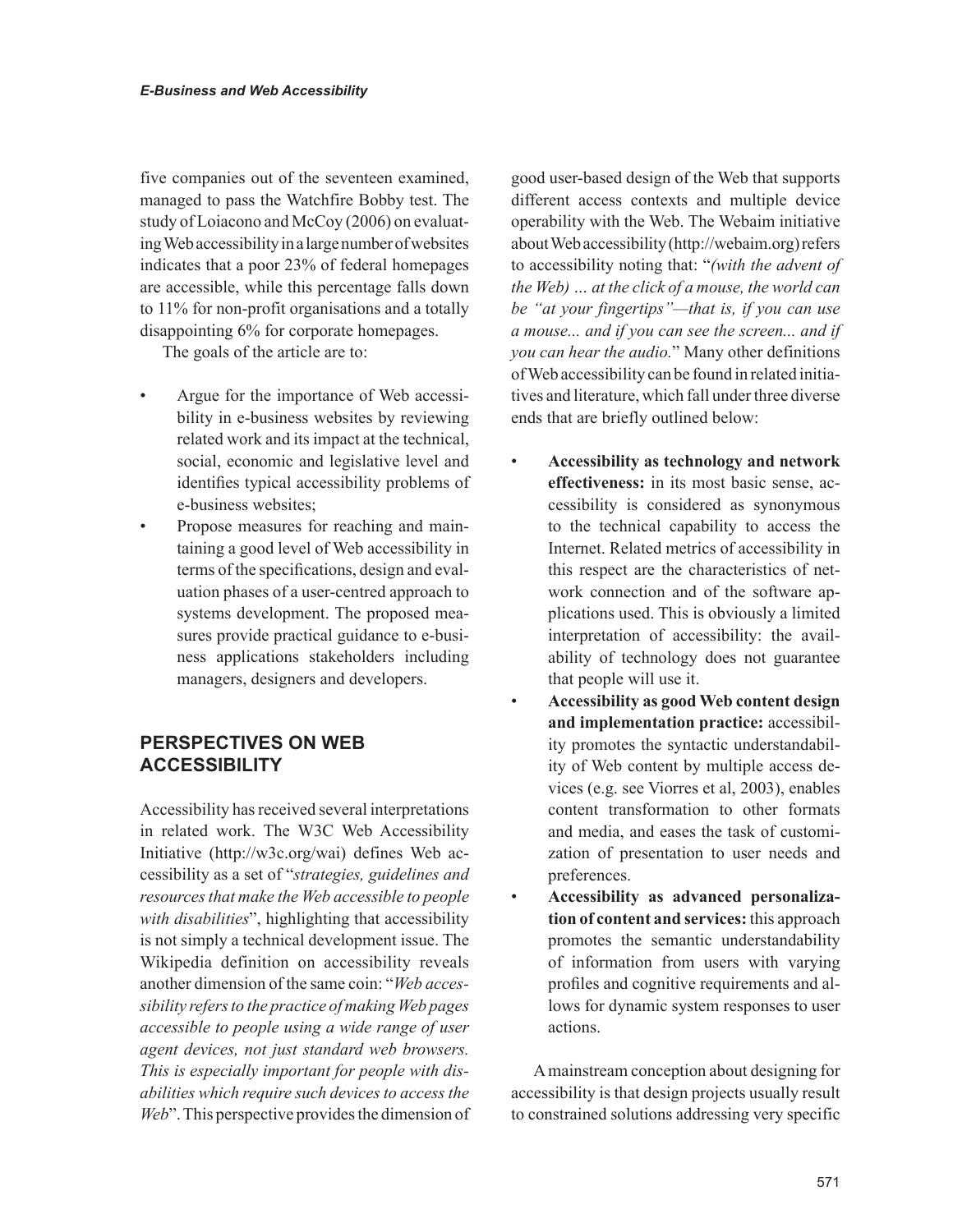requirements of people with special needs. Indeed, as Keates and Clarkson (2003) remark in the context of inclusive design, "*traditionally, design research tends to focus on accommodating single, primarily major, capability losses*." Despite that some design solutions may indeed have specialized characteristics, the awareness created about the requirements of people with disabilities is radically changing the overall approach to address accessibility. People with special needs are not interested in specialized solutions, for various reasons, ranging from social acceptance to aesthetics, but require access to mainstream designs that may be used by as many people as possible. As noted by Paddison and Engefield (2003) "*it is not enough to follow accessible guidelines and make the appropriate technical accessibility changes... people with special accessibility needs should be considered as a distinct user profile with their own requirements, within a user-centered design process*."

#### **RE-THINKING ACCESSIBILITY FOR E-BUSINESS: ASSOCIATED BENEFITS**

There are many arguments for incorporating the requirements of people with disabilities to product and systems design in general (for further analysis see for example Paddison and Engefield, 2003). The ethical stand that calls for providing equal opportunities to all has for long ceased to be the main argument, since that there are numerous examples of people with special needs that are contributing in a distinguished way to society. The need to incorporate the requirements of people with disabilities to design has been identified in many countries in terms of legal frameworks. Despite that e-business websites do not need yet to conform to this legislation, doing so will gain them a competitive advantage both in terms of social responsibility and technical excellence.

The business prospects of incorporating accessibility can be identified in various ways. To start with, people with special needs are not simply those that suffer from permanent disabilities but also other groups such as the aging population. The percentage of people with disabilities in most countries ranges between 10% and 20% of the population (United Nations Statistics on Disability: http://unstats.un.org). The age group over 60 is the most rapidly growing and there is a large overlap between the groups of elderly and disabled. Furthermore, the percentage of elderly people that will be using ICT (Information and Communication Technologies) by 2020 will increase considerably since current ICT users will have grown older by that date. This rise in the elderly population and the envisaged use of ICT by this group of people signify that if not now, in the near future the ICT companies should provide mainstream technology and Web-based services that address fully the requirements of people with special needs.

Further to these arguments, perhaps the most important misconception about accessibility is that it does refer only to people with special needs. Designing for accessibility addresses other user access issues as well, such as for example, performance for low network speed, usable access under constrained environmental conditions, and variable, personalised contexts of use. Thus, "special needs" may not simply denote irreparable physical constraints, but actually include many other, temporal or permanent, limitations of access that may be related to various factors, such as user mobility, access from alternate devices, the work environment conditions and the context of use. A few examples of contexts of use where accessible design can overcome include "handicapping" situations where customers may:

- Not be in a position to hear spoken information – e.g. noisy environment
- Not be in a position to see visual information – e.g. while driving a car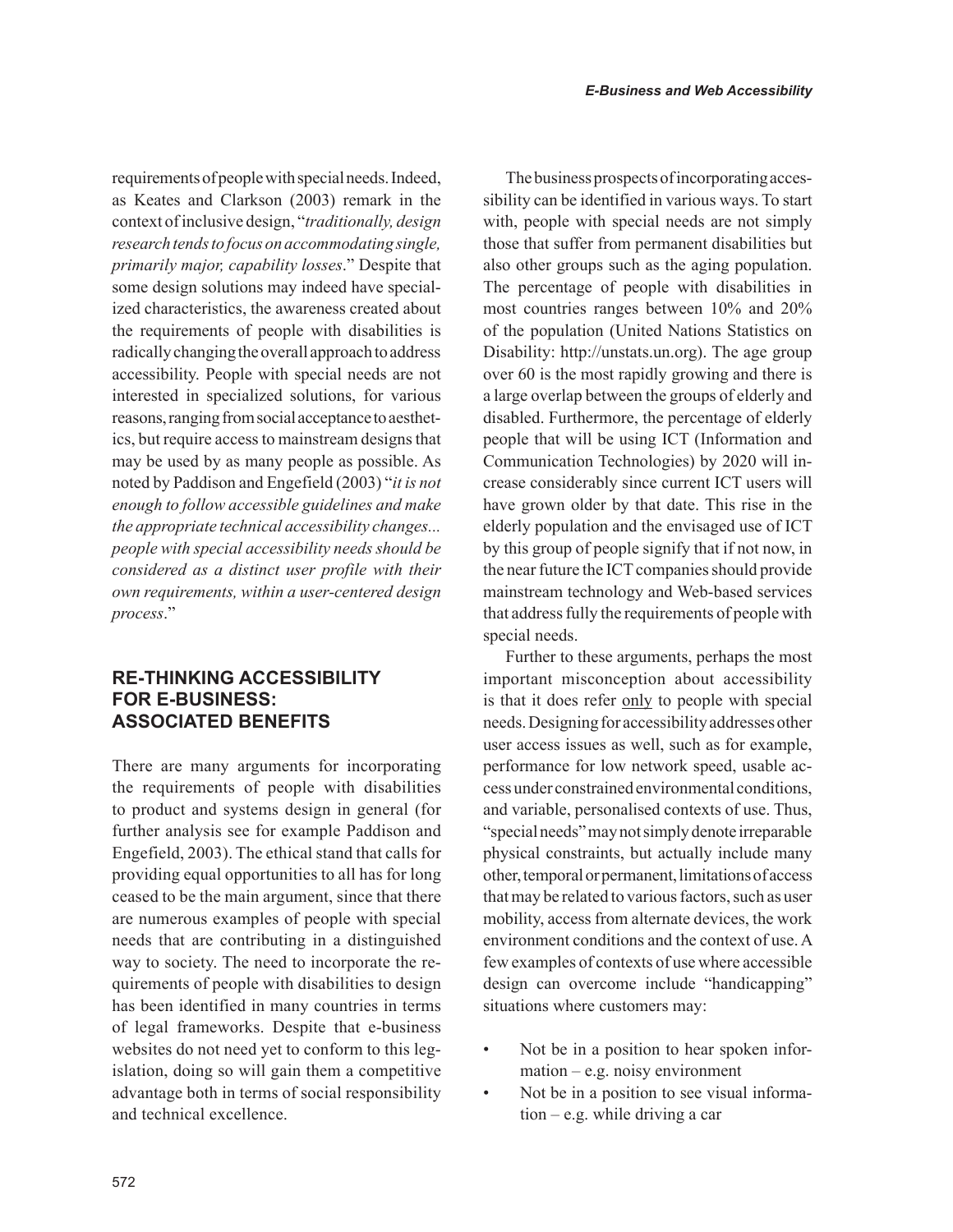- Not be able to use the mouse (pointing device) or keyboard – e.g. a temporal injury, or a mobile device
- Not understand the language used  $-$  e.g. foreign customers
- Be using a text-only screen, or screens with small screen analysis and a few colours e.g. a mobile or household device

Thus, from a technical point of view, designing for accessibility promotes good technical design and implementation that has obvious implications for maintenance and extensibility, which is a critical aspect of e-business websites that often need to update the content and look & feel with new products and styles respectively. Actually, accessibility concerns are relevant to the mainstream design process, rather than the design for specific groups of people only, emphasising the design of alternate, rather than specialised, means, modes and forms of access.

#### **MEASURES TO MANAGE AND MAINTAIN A GOOD LEVEL OF WEB ACCESSIBILITY IN E-BUSINESS APPLICATIONS**

A number of important steps for the management of accessibility include: identifying accessibility requirements and specifications; applying rigorous and frequent Web accessibility assessment and re-design, if needed; and forming a Web accessibility policy to be consistently followed. These steps are briefly discussed below.

### **Identifying Relevant Accessibility Requirements and Specifications**

User accessibility requirements can be identified when accessibility is included into the goals of a user centred design approach. Web accessibility specifications include:

- The US Rehabilitation Act (http://www. section508.gov);
- Open recommendations for accessible Web design such as the W3C.WAI Web Content Accessibility Guidelines (http:// www.w3.org/WAI/intro/wcag) that are of particular interest to B2C (Business to Consumer) e-business websites;
- Various accessibility evaluation tools that check – to some extend - the conformance of websites to the aforementioned specifications (for a good overview of these tools see: http://www.w3.org/WAI/ER/tools/ complete);
- Various related open W3C standards that promote accessibility including, among others: CSS (Cascading Style Sheets), XSLT (eXtended Stylesheet Language Transformations), SVG (scaleable Vector Graphics), SMIL (Synchronized Multimedia Integration Language) and the Device Independence Activity that builds on previous CC/PP recommendation.

Currently, there are many accessibility (and usability) evaluation groups that offer consultancy on accessibility as well as conduct fast assessments of an e-business website at a reasonable cost of a few hundred dollars. Keeping in mind the social and economic benefits of accessibility, this cost should not be considerable even for small in size online enterprises.

#### **Web Accessibility Assessment and Re-Design Process**

A fast assessment of Web accessibility is possible by using free accessibility tools (technical accessibility conformance to guidelines) and applying simple heuristics (manual, expert-based accessibility inspection). However, a thorough approach on accessibility assessment and redesign mainly requires another important element in the process: that of user involvement through user testing.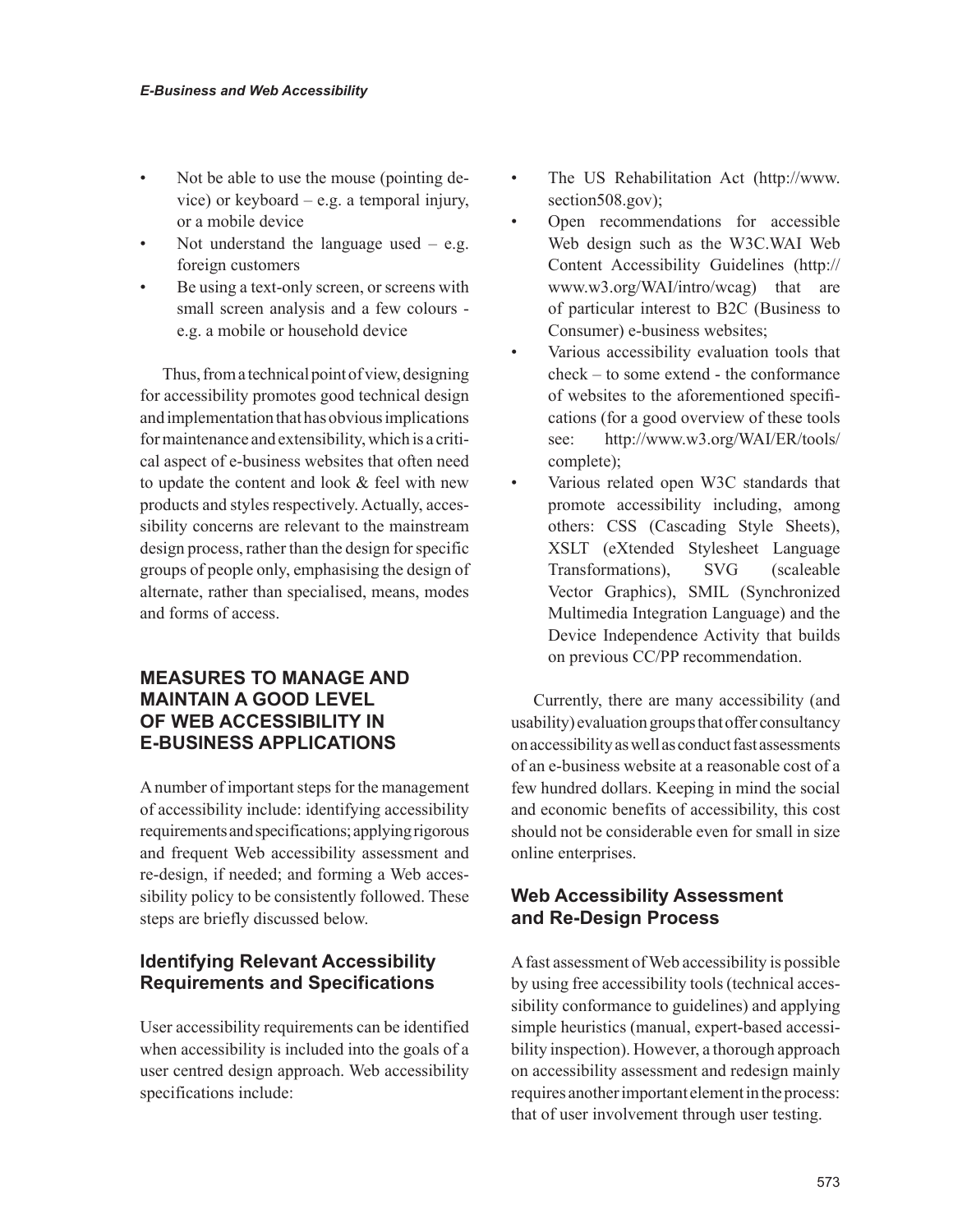#### Tool-Based Accessibility Conformance to Guidelines

Accessibility evaluation tools scan the source code of a web page using interpretations of either WCAG or the United States Rehabilitation Act Section 508 standard. The use of these tools is the first step for accessibility evaluation since that they can quickly identify accessibility problems that can be identified at the level of the source code of a web page and produce reports with accessibility errors and warnings. These tools save the designer from the task to inspect source code for the evaluation of accessibility and provide a first account of accessibility problems. However they cannot provide a complete account of accessibility problems mainly because accessibility is not a solely technical issue, but primarily requires human judgement. According to Webaim (http://www.webaim.org) of the combined 65 checkpoints in WCAG 1.0 Priority 1 through Priority 3, only nineteen can be partially evaluated automatically.

Currently there are many accessibility evaluation tools available, both free and commercial (for a review see: http://www.webaim.org/articles/ freetools) to the degree that methods that enable their comparison have been proposed (Brajnik, 2004). A major problem for accessibility tools is that their vast majority are designed for fast evaluations of single web pages. Currently, research on the design of new generation accessibility tools attempts to address these concerns such as the MAGENTA tool (Leporini et al, 2006) and the BenToWeb benchmarking tools that will include the aforementioned capabilities (Herramhof et al, 2006). Also, some proprietary solutions have appeared like Oracle's e-business suite accessibility (2008). Both types of works need also to be tested in practice though.

#### Expert (Manual) Accessibility Inspection

Manual evaluation includes a number of steps that must be followed by a designer to check the accessibility of web pages according to guidelines. These steps are another essential task of accessibility evaluation that can assess the accessibility in terms of the aspects that require human judgement. Such aspects include for example that alternative text for images substantially describes the meaning of an image in textual form, in case this is needed (i.e. when the image conveys information and is not used for other purposes such as decoration) and that the use of colours promotes accessibility of text and images if viewed in a constrained context of use (e.g. when printed by a black and white printer).

Expert inspections of accessibility can identify a considerable number of problems that are not possible to find by using accessibility tools alone. Typical inspections of Web accessibility include:

- Inspection of human checks for accessibility according to the WCAG guidelines: WCAG explicitly refers to accessibility issues that require human check and provides techniques that can assist expert evaluators
- Inspection of accessibility following simple heuristics: there is a number of empirical heuristics that complements the list provided by WeC.WAI, such as: turning frames off; turning sound off; navigating without a pointing device; accessing the website via multiple browsers; accessing the website via text browsers; accessing the website via a voice browser; test with different screen resolution; and others.

The expertise required to conduct accessibility evaluation is wide-ranging, including both organisational and technical skills. According to the W3C.WAI (http://w3c.org/wai) an acces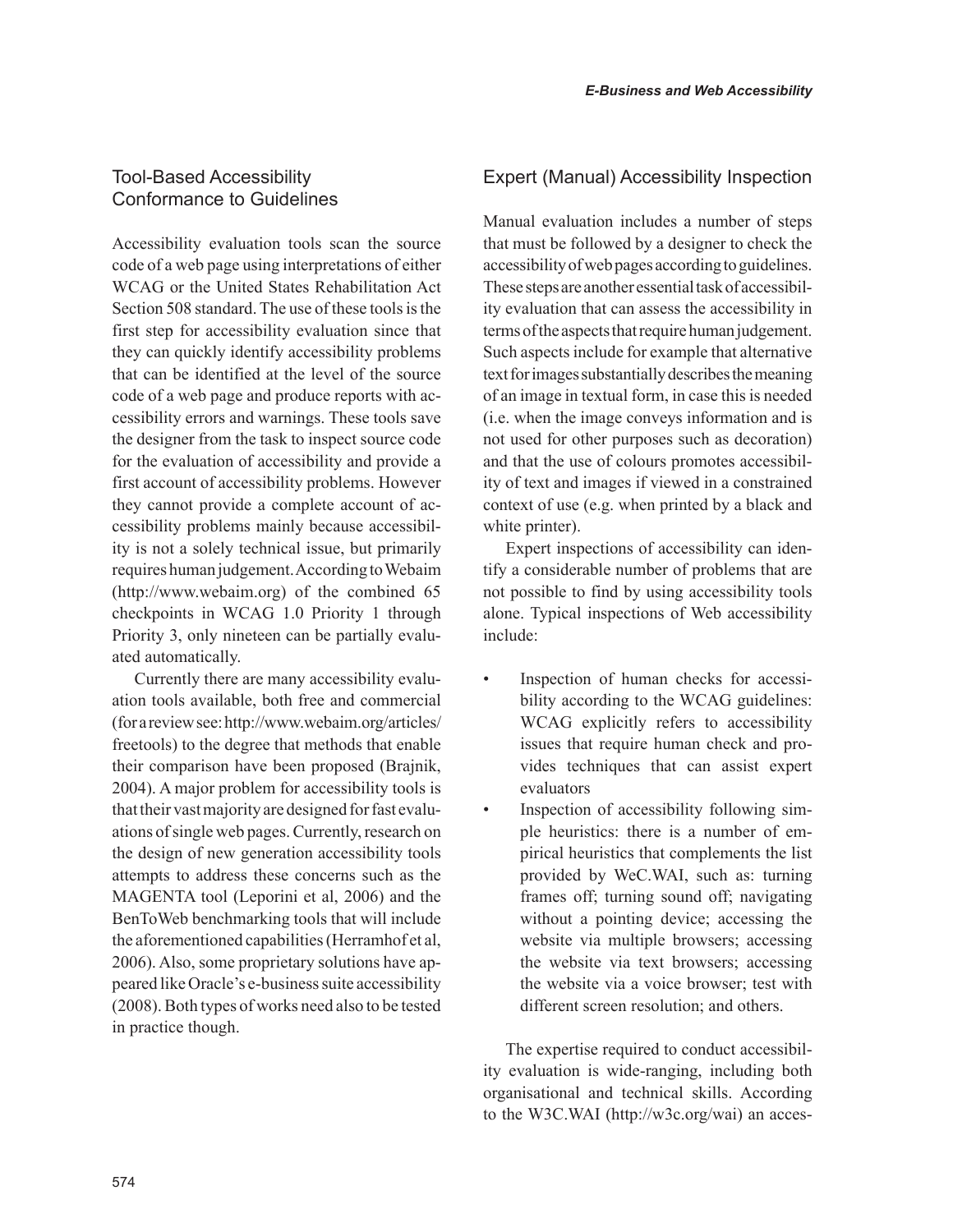sibility evaluator should have "*an understanding of Web technologies, evaluation tools, barriers that people with disabilities experience, assistive technologies and approaches that people with disabilities use, and accessibility guidelines and techniques*."

#### User Testing Of Accessibility

The involvement of users with disabilities is an important aspect of accessibility evaluation. Explicit user involvement is usually neglected in software development and maintenance practice mainly due to arguments related to the increase of costs and delivery times; some practitioners even doubt the usefulness of user involvement and instead promote training programmes instead. However careful user involvement has various advantages such as: increasing the amount of knowledge gained about a software development and maintenance project; identifying the advisability of target system components, which saves the project team from unneeded effort; contributing to system acceptability; reducing training costs; and assisting the identification of a wide range of usability problems. These advantages are particularly important for e-business websites that are interested to provide information and services to the widest range of potential users.

In the context of Web accessibility, user testing with people with disabilities contributes to a better understanding of accessibility issues by all people involved, and especially Web developers. For example, having Web developers see people with disabilities accessing a Web page with a voice browser makes them immediately identify related accessibility problems that their website may have such as the inappropriateness or absence of alternative text, the ordering of controls in a form, and others. Certainly, a user-centred accessibility evaluation will not be effective unless the site is already at a minimum level of accessibility. Furthermore, including users into the accessibility evaluation process can also identify various usability problems. Analytic methods and guidelines for involving users in accessibility evaluation include the work of Gappa and Nordbrock (2004) and Petrie et al (2006).

#### **Web Accessibility Policy**

In order to reach and maintain a good level of Web accessibility, e-business websites need to establish a Web accessibility policy that will be applied during the design, development and update of their website. Currently, web accessibility policies have been established for a number of, mainly academic and governmental, websites and in a few e-business systems that are designed with the participation of organisations of people with disabilities, such as the RNIB (e.g. Gladstone et al, 2002).

An important issue for the design of the Web accessibility policy is what standards, guidelines, methods and processes to identify from related work. Indeed, there is ongoing work in all these respects (for a review see Gulliksen et al, 2004). However, the common basis for the standardisation aspects of the work related to Web accessibility is the W3C.WAI guidelines for the accessibility of Web content, authoring tools and user agents. W3C is the leading open standards (they are not called standards, but recommendations) organisation for Web technologies and their recommendations are the outcome of an open international process with participation from industry and academia.

#### **SUMMARY AND CONCLUSION**

The article argued for the need to include accessibility concerns into the lifecycle of e-business websites and proposed several measures to need to be taken up in order to ensure that Web accessibility is incorporated to the daily operation of e-business applications. There are many reasons for e-business websites to become accessible. The social responsibility of e-business companies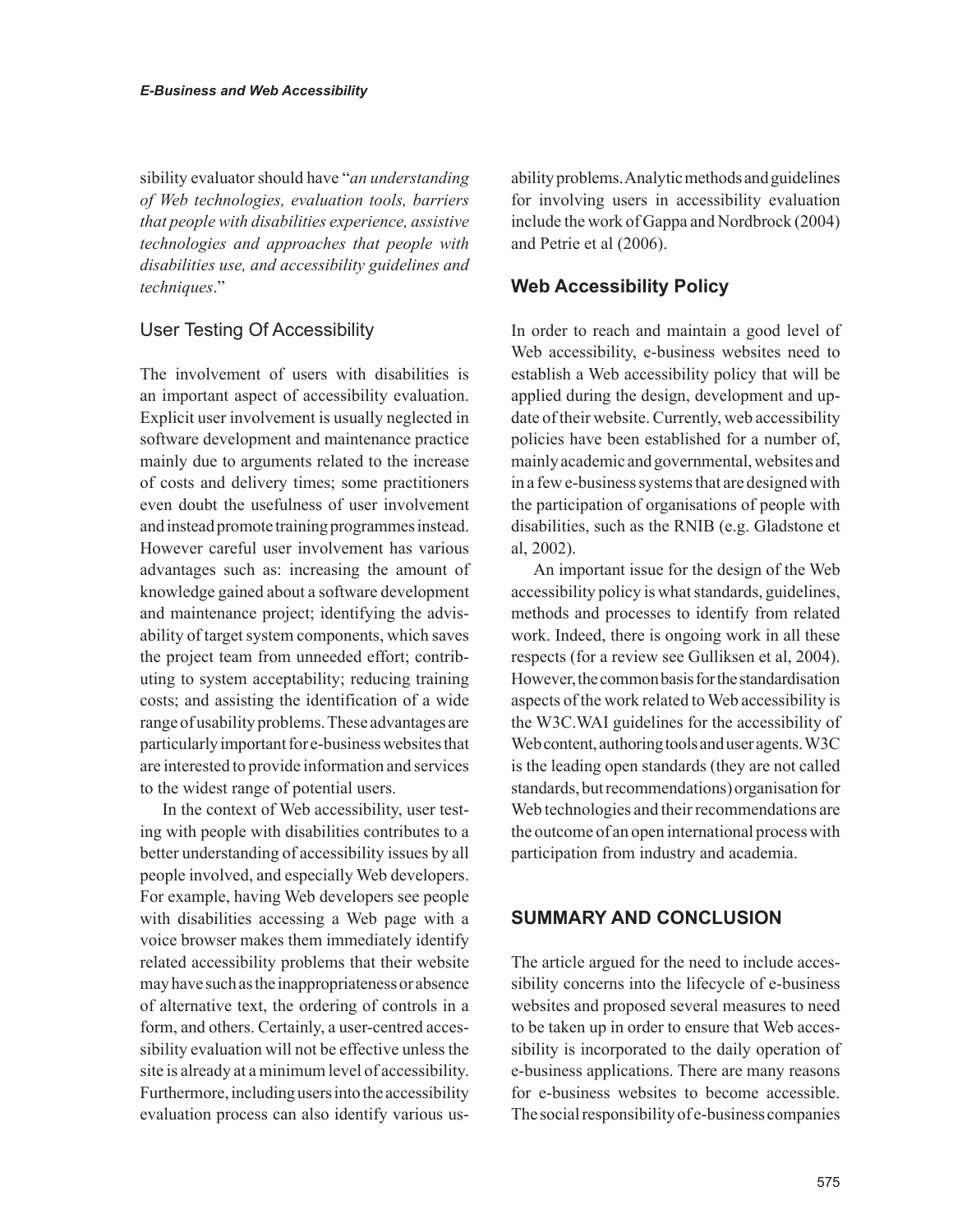requires that they provide accessible Web-based information and services. The market segment of people with disabilities including the elderly is too large to be ignored; these people want to autonomously access and use e-business. The robustness of the technical design when accessibility is taken into account is another major argument for taking up this approach. Last but not least, there are already legal frameworks for governmental organizations to apply accessibility to their design; e-business websites may need to follow up in order to ensure that there are equal obligations for all in terms of their legal responsibilities.

#### **REFERENCES**

Brajnik, G. (2004). Comparing accessibility evaluation tools: a method for tool effectiveness. *Universal Access in the Information Society*, *3*(3), 252–263. doi:10.1007/s10209-004-0105-y

Darzentas, J. S., & Darzentas, J. (2004) Socially responsible design or just good sense? The role of education and research in getting the message across. In *ETHICOMP 2004*, 14-16 April, Syros, Greece (pp. 237-249).

*E-Business Suite Accessibility*. (2008 July). An Oracle White Paper. Retrieved December 12, 2008, from http://www.oracle.com/accessibility/ collateral/ebs-accessibility-white-paper.pdf

Gappa, H., & Nordbrock, G. (2004). Applying Web accessibility to Internet portals. *Universal Access in the Information Society*, *3*(1), 80–87. doi:10.1007/s10209-003-0070-x

Gladstone, K., Rundle, C., & Alexander, T. (2002). Accessibility and Usability of eCommerce Systems. In K. Miesenberger, J. Klaus, & W. Zagler (Eds.), *ICCHP 2002* (LNCS 2398, pp. 11–18). Berlin: Springer-Verlag.

Gulliksen, J., Harker, S., & Vanderheiden, G. (2004). Guidelines, standards, methods and processes for software accessibility (Special issue editorial). *Universal Access in the Information Society*, *3*(3-4), 1–5. doi:10.1007/s10209-003- 0068-4

Herramhof, S., Petrie, H., Strobbe, C., Vlachogiannis, E., Weimann, K., Weber, G., & Velasco, C. A. (2006). Test Case Management Tools for Accessibility Testing. In J. Klaus, K. Miesenberger, D. Burger & W. Zagler (Eds.), *Computers Helping People with Special Needs. Proceedings of 10th International Conference, ICCHP 2006*, Linz, Austria, 12-14 July 2006.

Keates, S., & Clarkson, P. J. (2003). Countering Design Exclusion Through Inclusive Design. In *CUU'0*3, November 10-11, 2003, Vancouver, British Columbia, Canada. Retrieved from http:// www.acm.org

Leporini, B., Paterno, F., & Scorcia, A. (2006). Flexible tool support for accessibility evaluation. *Interacting with Computers*, *18*(5). doi:10.1016/j. intcom.2006.03.001

Loiacono, E. T., & McCoy, S. (2006). Website accessibility: a cross-sector comparison. *Universal Access in the Information Society*, *6*(4), 393–399. doi:10.1007/s10209-005-0003-y

Paddison, C., & Englefield, P. (2003). Applying Heuristics to Perform a Rigorous Accessibility Inspection in a Commercial Context. In *CUU'0*3, Nov. 10-11, 2003, Vancouver, Canada.

Petrie, H., Hamilton, F., King, N., & Pavan, P. (2006). Remote Usability Evaluations with Disabled People. In *CHI'2006*, Montréal, Quebec, Canada, April 22–27, 2006.

Shindler, J. (2004). *The Accessibility of Online Internet Shopping: An analysis and evaluation of the policies of seventeen major high street companies*. University of Salford.